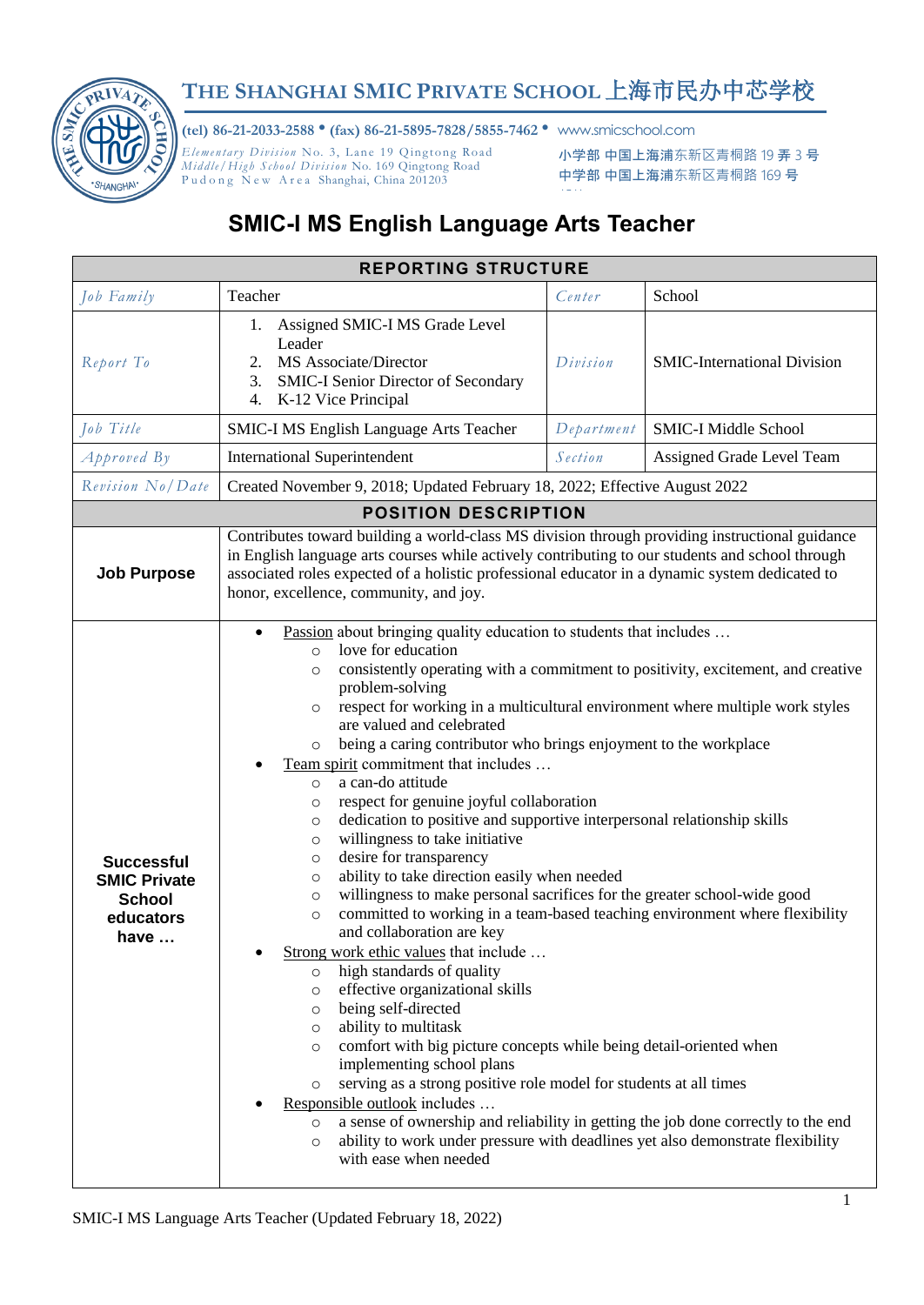|                   | <b>Core Full-time</b>                                                                                                                                                                                                                                                                                                                                                                                                                                                                                                                                                                                                                                                                                                                                                                                                                                                                                                                                                                                                                                                                                                                                                                                                                                                                                                                                                                                                                                                                                                                                                                                                                                                                                                                                                                                                                                                                                                                                                                                                                                                                                                                                                                                                                                                                                 | <b>Grade Level</b>                                                                  | <b>Number of Class</b>                                                                 | <b>Total</b>          |
|-------------------|-------------------------------------------------------------------------------------------------------------------------------------------------------------------------------------------------------------------------------------------------------------------------------------------------------------------------------------------------------------------------------------------------------------------------------------------------------------------------------------------------------------------------------------------------------------------------------------------------------------------------------------------------------------------------------------------------------------------------------------------------------------------------------------------------------------------------------------------------------------------------------------------------------------------------------------------------------------------------------------------------------------------------------------------------------------------------------------------------------------------------------------------------------------------------------------------------------------------------------------------------------------------------------------------------------------------------------------------------------------------------------------------------------------------------------------------------------------------------------------------------------------------------------------------------------------------------------------------------------------------------------------------------------------------------------------------------------------------------------------------------------------------------------------------------------------------------------------------------------------------------------------------------------------------------------------------------------------------------------------------------------------------------------------------------------------------------------------------------------------------------------------------------------------------------------------------------------------------------------------------------------------------------------------------------------|-------------------------------------------------------------------------------------|----------------------------------------------------------------------------------------|-----------------------|
|                   | Workload                                                                                                                                                                                                                                                                                                                                                                                                                                                                                                                                                                                                                                                                                                                                                                                                                                                                                                                                                                                                                                                                                                                                                                                                                                                                                                                                                                                                                                                                                                                                                                                                                                                                                                                                                                                                                                                                                                                                                                                                                                                                                                                                                                                                                                                                                              |                                                                                     | <b>Sections / Week</b>                                                                 |                       |
|                   | <b>Assignment</b>                                                                                                                                                                                                                                                                                                                                                                                                                                                                                                                                                                                                                                                                                                                                                                                                                                                                                                                                                                                                                                                                                                                                                                                                                                                                                                                                                                                                                                                                                                                                                                                                                                                                                                                                                                                                                                                                                                                                                                                                                                                                                                                                                                                                                                                                                     |                                                                                     |                                                                                        |                       |
|                   | MS English                                                                                                                                                                                                                                                                                                                                                                                                                                                                                                                                                                                                                                                                                                                                                                                                                                                                                                                                                                                                                                                                                                                                                                                                                                                                                                                                                                                                                                                                                                                                                                                                                                                                                                                                                                                                                                                                                                                                                                                                                                                                                                                                                                                                                                                                                            | Grades 6-8 as                                                                       | 4 class sections /                                                                     | 20 periods            |
|                   | Language Arts<br>Classes                                                                                                                                                                                                                                                                                                                                                                                                                                                                                                                                                                                                                                                                                                                                                                                                                                                                                                                                                                                                                                                                                                                                                                                                                                                                                                                                                                                                                                                                                                                                                                                                                                                                                                                                                                                                                                                                                                                                                                                                                                                                                                                                                                                                                                                                              | assigned                                                                            | week<br>$(\textcircled{a} 5 \text{ classes}/\text{section})$                           |                       |
|                   |                                                                                                                                                                                                                                                                                                                                                                                                                                                                                                                                                                                                                                                                                                                                                                                                                                                                                                                                                                                                                                                                                                                                                                                                                                                                                                                                                                                                                                                                                                                                                                                                                                                                                                                                                                                                                                                                                                                                                                                                                                                                                                                                                                                                                                                                                                       |                                                                                     |                                                                                        | 20 periods            |
|                   | <b>TOTAL NUMBER OF PERIODS / WEEK</b>                                                                                                                                                                                                                                                                                                                                                                                                                                                                                                                                                                                                                                                                                                                                                                                                                                                                                                                                                                                                                                                                                                                                                                                                                                                                                                                                                                                                                                                                                                                                                                                                                                                                                                                                                                                                                                                                                                                                                                                                                                                                                                                                                                                                                                                                 |                                                                                     |                                                                                        |                       |
|                   | <b>Optional Duties as</b><br><b>Assigned</b>                                                                                                                                                                                                                                                                                                                                                                                                                                                                                                                                                                                                                                                                                                                                                                                                                                                                                                                                                                                                                                                                                                                                                                                                                                                                                                                                                                                                                                                                                                                                                                                                                                                                                                                                                                                                                                                                                                                                                                                                                                                                                                                                                                                                                                                          | <b>Grade Level</b>                                                                  | <b>Number of Class</b><br><b>Sections / Week</b>                                       | <b>Optional Total</b> |
|                   | Exploration,                                                                                                                                                                                                                                                                                                                                                                                                                                                                                                                                                                                                                                                                                                                                                                                                                                                                                                                                                                                                                                                                                                                                                                                                                                                                                                                                                                                                                                                                                                                                                                                                                                                                                                                                                                                                                                                                                                                                                                                                                                                                                                                                                                                                                                                                                          | Grade 6, 7, or 8 as                                                                 | 1 section / week                                                                       | 4 periods             |
|                   | Enrichment, &                                                                                                                                                                                                                                                                                                                                                                                                                                                                                                                                                                                                                                                                                                                                                                                                                                                                                                                                                                                                                                                                                                                                                                                                                                                                                                                                                                                                                                                                                                                                                                                                                                                                                                                                                                                                                                                                                                                                                                                                                                                                                                                                                                                                                                                                                         | assigned                                                                            | $(\omega$ 4 classes /                                                                  |                       |
|                   | Enhancement (EEE)                                                                                                                                                                                                                                                                                                                                                                                                                                                                                                                                                                                                                                                                                                                                                                                                                                                                                                                                                                                                                                                                                                                                                                                                                                                                                                                                                                                                                                                                                                                                                                                                                                                                                                                                                                                                                                                                                                                                                                                                                                                                                                                                                                                                                                                                                     |                                                                                     | section)                                                                               |                       |
| <b>Job Duties</b> | <b>MS English Language Arts Teacher Duties</b><br>Work with students in grades 6-8, as assigned for the school year; teaching assignments<br>$\bullet$<br>take into consideration a teacher's area of interest<br>Strong commitment to middle grades educational philosophy as supported by the<br>٠<br>Association for Middle Level Education (AMLE)<br>Carry out the ongoing development of the school's MS English language arts curriculum<br>$\bullet$<br>following the Understanding by Design (UbD) concepts<br>Prepare effective and diverse classroom lessons to implement the school's English<br>$\bullet$<br>language arts curriculum following the school's accepted methods<br>Design authentic subject assessments and measure their effectiveness in meeting<br>$\bullet$<br>curricular goals<br>Differentiate lesson plans to meet the needs of both struggling and advanced students.<br>٠<br>Lead an enhancement and or enrichment for middle school students that need specialized<br>support during EEE (Enhancement, Exploration, Enrichment)<br>Help direct and coordinate student participation projects for special events during the<br>school year, including (but not limited to) Humanities Symposium, English Week, and<br>other school events<br>Helping maintain and care for the MS English language arts supplies and equipment,<br>including inventorying those items<br>Helping care for assigned classrooms<br>Helping train and guide students to follow proper safety procedures<br>$\bullet$<br>Collaborate with grade-level team to plan, teach, and assess interdisciplinary units<br>Comfortable working with advanced motivated students who have strong academic<br>backgrounds<br>Support the work of grade-level initiatives, including sponsored student clubs/activities<br><b>General Teacher Duties</b><br>Positively and productively collaborate with grade level or department teachers<br>$\bullet$<br>Actively and positively promote the school's "Expected School-wide Learning Results"<br>٠<br>(ESLRs): global citizenship, motivated learners, healthy individuals, and persons of<br>character<br>Follow the SMIC Code of Ethics and school policies as outlined in the most current<br>$\bullet$<br>version of the SMIC Staff Handbook |                                                                                     |                                                                                        |                       |
|                   | Closely follow the SMIC-I "Curriculum, Instruction, and Textbook Policy" as is<br>$\bullet$<br>appropriate for the Chinese context<br>Maintain and update timely student records including (class webpages, grading                                                                                                                                                                                                                                                                                                                                                                                                                                                                                                                                                                                                                                                                                                                                                                                                                                                                                                                                                                                                                                                                                                                                                                                                                                                                                                                                                                                                                                                                                                                                                                                                                                                                                                                                                                                                                                                                                                                                                                                                                                                                                   |                                                                                     |                                                                                        |                       |
|                   | homework, grade books, progress reports, report cards, student attendance, and other<br>required documents)<br>Be actively involved in at least 40 hours of administrator approved extra-curricular                                                                                                                                                                                                                                                                                                                                                                                                                                                                                                                                                                                                                                                                                                                                                                                                                                                                                                                                                                                                                                                                                                                                                                                                                                                                                                                                                                                                                                                                                                                                                                                                                                                                                                                                                                                                                                                                                                                                                                                                                                                                                                   |                                                                                     |                                                                                        |                       |
|                   |                                                                                                                                                                                                                                                                                                                                                                                                                                                                                                                                                                                                                                                                                                                                                                                                                                                                                                                                                                                                                                                                                                                                                                                                                                                                                                                                                                                                                                                                                                                                                                                                                                                                                                                                                                                                                                                                                                                                                                                                                                                                                                                                                                                                                                                                                                       | activities a year as a faculty sponsor/advisor/coach/helper/school committee member |                                                                                        |                       |
|                   |                                                                                                                                                                                                                                                                                                                                                                                                                                                                                                                                                                                                                                                                                                                                                                                                                                                                                                                                                                                                                                                                                                                                                                                                                                                                                                                                                                                                                                                                                                                                                                                                                                                                                                                                                                                                                                                                                                                                                                                                                                                                                                                                                                                                                                                                                                       |                                                                                     | Actively fulfill assigned supervision duties, which could include passing period duty, |                       |
|                   |                                                                                                                                                                                                                                                                                                                                                                                                                                                                                                                                                                                                                                                                                                                                                                                                                                                                                                                                                                                                                                                                                                                                                                                                                                                                                                                                                                                                                                                                                                                                                                                                                                                                                                                                                                                                                                                                                                                                                                                                                                                                                                                                                                                                                                                                                                       | lunch duty, study hall assignments, etc.                                            |                                                                                        |                       |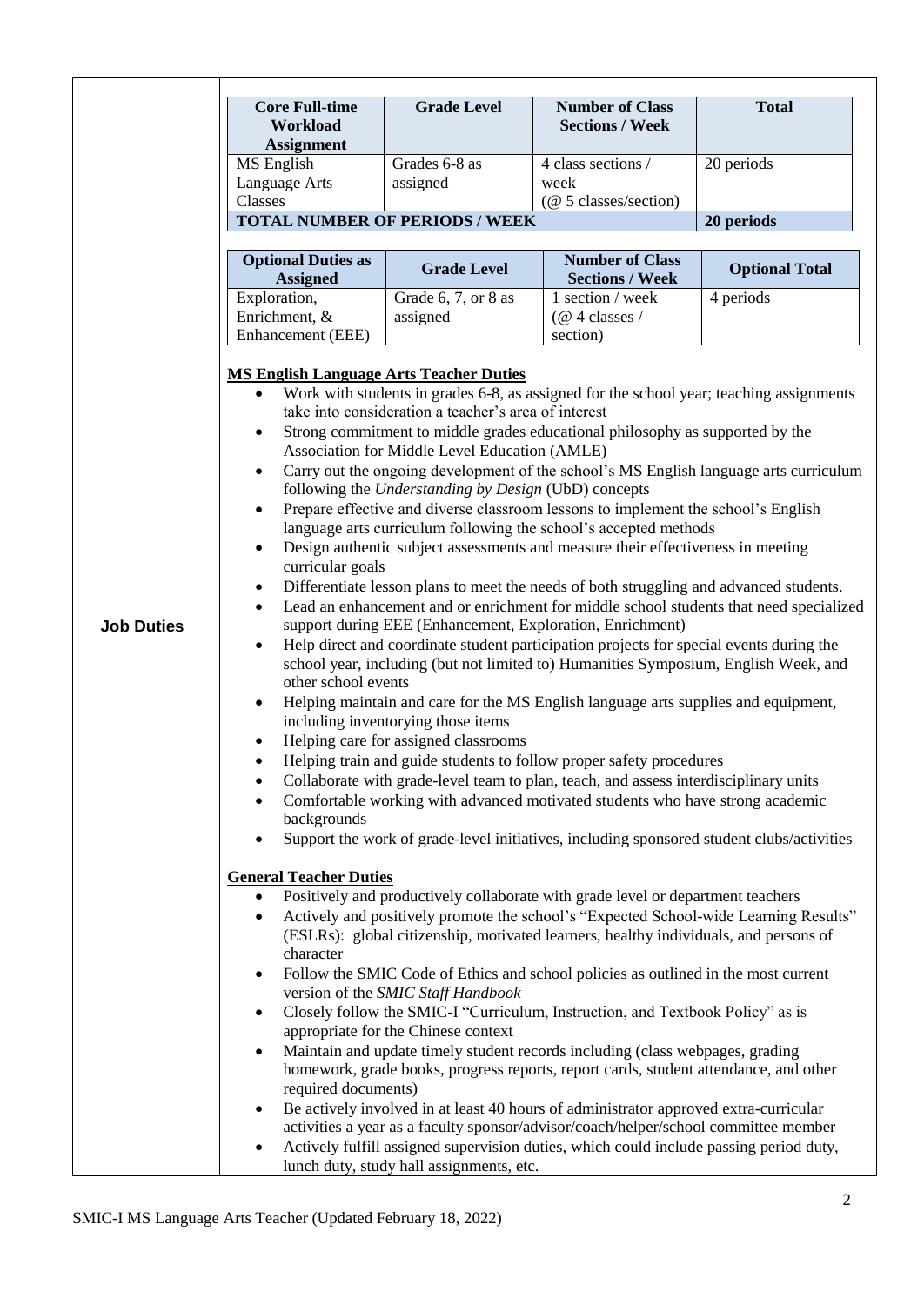| Work closely with parents/guardians through providing feedback on progress, answering<br>$\bullet$<br>questions, and being an educational partner regarding their child's learning<br>Proactively meet and communicate with parents/guardians, students, and other teachers<br>$\bullet$<br>when necessary to develop interventions for students with academic,<br>emotional/behavioral, or other needs<br>Take an active role in required meetings (grade level; departmental; grade level;<br>$\bullet$<br>committees, faculty; etc.)<br>Serve as a departmental substitute teacher when needed<br>$\bullet$<br>Assist with additional duties as assigned<br>$\bullet$                                                                                                                                                                                                                                                                                                                                                                                                                                                                                                                                                                                                                                                                                                                                                                                                                                                                                                                                                                                                                               |
|--------------------------------------------------------------------------------------------------------------------------------------------------------------------------------------------------------------------------------------------------------------------------------------------------------------------------------------------------------------------------------------------------------------------------------------------------------------------------------------------------------------------------------------------------------------------------------------------------------------------------------------------------------------------------------------------------------------------------------------------------------------------------------------------------------------------------------------------------------------------------------------------------------------------------------------------------------------------------------------------------------------------------------------------------------------------------------------------------------------------------------------------------------------------------------------------------------------------------------------------------------------------------------------------------------------------------------------------------------------------------------------------------------------------------------------------------------------------------------------------------------------------------------------------------------------------------------------------------------------------------------------------------------------------------------------------------------|
| <b>Advisory Duty (optional as assigned)</b>                                                                                                                                                                                                                                                                                                                                                                                                                                                                                                                                                                                                                                                                                                                                                                                                                                                                                                                                                                                                                                                                                                                                                                                                                                                                                                                                                                                                                                                                                                                                                                                                                                                            |
| Serve as the advisor for groups of 10-15 students as assigned to guide them in both<br>academic and personal success pursuits<br>Build strong, lasting, positive relationships with advisees<br>$\bullet$<br>Support and promote SMIC school values, including our ESLRs and motto, while<br>$\bullet$<br>serving as a role model, professionally and personally, to students and the community in<br>all actions<br>Assess and monitor student advisees' strengths, needs, challenges, and areas of personal<br>$\bullet$<br>growth<br>Serve as the primary adult advocate for their student advisees<br>Attend academic probation meetings for advisees as necessary<br>$\bullet$<br>Attend behavioral management meetings for advisees as necessary<br>$\bullet$<br>Communicates problems, issues, or concerns regarding advisees with appropriate middle<br>$\bullet$<br>school teachers, administrators, and other staff in an effective and timely manner<br>Actively and regularly monitor student advisees' progress<br>$\bullet$<br>Hold conversations with student advisees, parents, and teachers as necessary to help the<br>$\bullet$<br>advisee's academic achievement and personal growth<br>Help student advisees with organizational challenges, as necessary<br>$\bullet$<br>Support student advisees in navigating the social dynamics and challenges of middle<br>$\bullet$<br>school<br>Coordinate student-led conferences for advisees when appropriate.<br>$\bullet$<br>Serve as the primary point of contact between the advisee's parents and the school<br>$\bullet$<br>Identify specific student needs and connect students with resources to meet those needs<br>$\bullet$ |
| Lead advisory sessions two periods a week, but more advisory sessions can be scheduled<br>$\bullet$<br>based on grade-level team scheduling<br>Seek professional development to improve advisory capacity<br>$\bullet$<br>Assist with additional advisory-related duties as assigned<br>$\bullet$<br>Advisory is an optional additional duty to the regular teaching workload and therefore<br>$\bullet$<br>entitles the advisor to a duty allowance                                                                                                                                                                                                                                                                                                                                                                                                                                                                                                                                                                                                                                                                                                                                                                                                                                                                                                                                                                                                                                                                                                                                                                                                                                                   |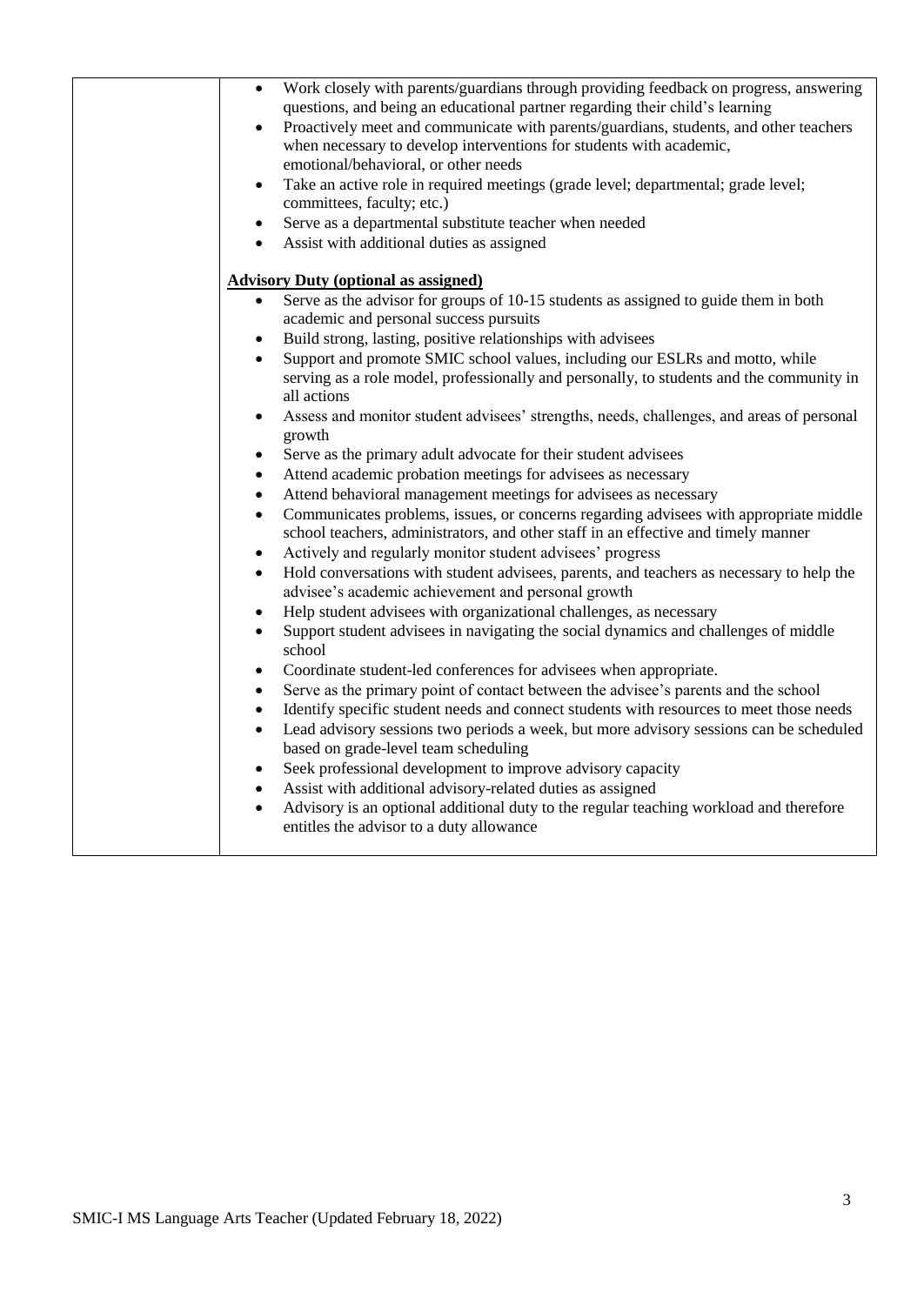| Organization<br>and<br><b>Communication</b><br><b>Skills</b>                                 | Demonstrates a strong positive commitment toward school improvement<br>$\bullet$<br>Demonstrates commitment to education at the secondary grades' level, including<br>$\bullet$<br>innovations and best practices<br>Knowledgeable about the American-style education system and how secondary school<br>$\bullet$<br>level instruction integrates into it<br>Comfortable working in a school that integrates Chinese- and American-style educational<br>$\bullet$<br>philosophies<br>Comfortable with computers for school-related purposes, including PowerSchool,<br>$\bullet$<br>Rubicon Atlas, Canvas, email, and Microsoft Office programs<br>Desires to actively engage in professional development opportunities as provided by the<br>$\bullet$<br>school or through individual initiative<br>Flexible and culturally sensitive in adapting to a multicultural environment with school<br>$\bullet$<br>community members (students, staff, and families) of many nationalities<br>Strong understanding of working with students, parents/guardians, and staff from diverse<br>$\bullet$<br>cultural backgrounds<br>Positively and proactively communicate with parents/families and students<br>$\bullet$<br>Works effectively with students who exhibit near English proficiency<br>$\bullet$<br>Patient in working with members of the school community calmly and positively in<br>$\bullet$<br>tense, high-pressure situations, including the following chain of communications<br>command<br>Fluent in both oral and written English at a professional standard<br>$\bullet$ |  |
|----------------------------------------------------------------------------------------------|--------------------------------------------------------------------------------------------------------------------------------------------------------------------------------------------------------------------------------------------------------------------------------------------------------------------------------------------------------------------------------------------------------------------------------------------------------------------------------------------------------------------------------------------------------------------------------------------------------------------------------------------------------------------------------------------------------------------------------------------------------------------------------------------------------------------------------------------------------------------------------------------------------------------------------------------------------------------------------------------------------------------------------------------------------------------------------------------------------------------------------------------------------------------------------------------------------------------------------------------------------------------------------------------------------------------------------------------------------------------------------------------------------------------------------------------------------------------------------------------------------------------------------------------------------------------------------------------|--|
|                                                                                              |                                                                                                                                                                                                                                                                                                                                                                                                                                                                                                                                                                                                                                                                                                                                                                                                                                                                                                                                                                                                                                                                                                                                                                                                                                                                                                                                                                                                                                                                                                                                                                                            |  |
| <b>Research-based</b><br><b>Best Practices</b><br><b>Guiding SMIC-I</b><br><b>Frameworks</b> | Mindset: The New Psychology of Success. Carol S. Dweck. Random House. 2006<br>$\bullet$<br>This We Believe: Keys to Educating Young Adolescents. Association for Middle Level<br>$\bullet$<br>Education. National Middle School Association. 2010<br>Understanding by Design, Grant Wiggins & Jay McTighe. ASCD. 2005<br>$\bullet$<br>Units of Study for Teaching Reading: A Workshop Curriculum. Lucy<br>$\bullet$<br>Calkins. Heinemann Publishers. 2015<br>Units of Study in Opinion, Information, and Narrative Writing: A Workshop Curriculum.<br>$\bullet$<br>Lucy Calkins. Heinemann Publishers. 2013                                                                                                                                                                                                                                                                                                                                                                                                                                                                                                                                                                                                                                                                                                                                                                                                                                                                                                                                                                               |  |